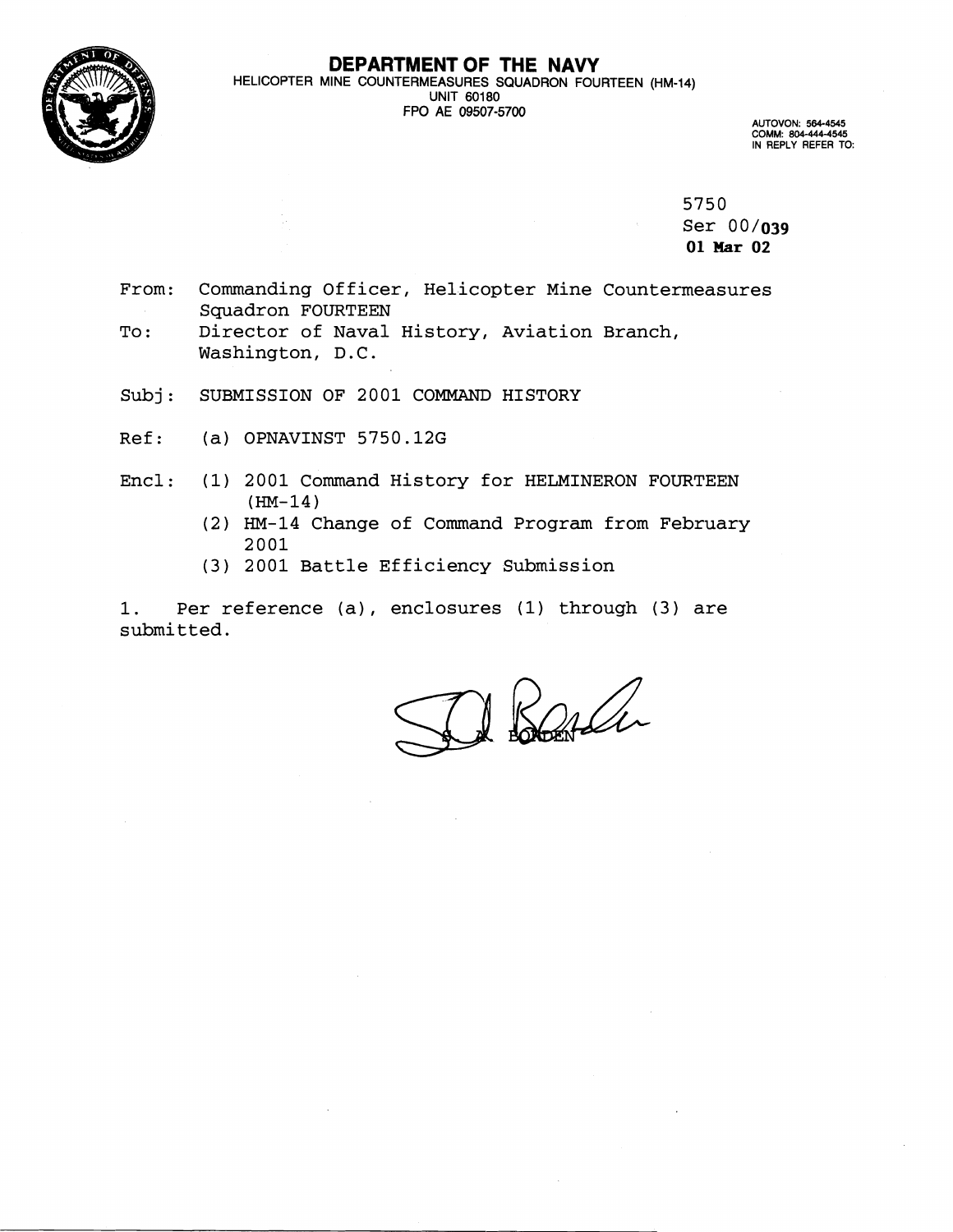## **COMMAND COMPOSITION AND ORGANIZATION**

HELEMINERON FOURTEEN (HM-14, UIC 53827) is based at Naval Air Station Oceana Detachment Norfolk, Virginia, and maintains a permanent Airborne Mine Countermeasures (AMCM)/Vertical Onboard Delivery (VOD) Detachment (Det 1) in Bahrain. The squadron has also adopted the Fleet Replacement Detachment from Marine Corps Air Station New River, North Carolina, and conducts all of the MH-53E training in Norfolk. HM-14 reports operationally to Commander, Mine Countermeasures Squadron Two (MCMRON 2) and administratively to Commander, Helicopter Tactical Wing, U.S. Atlantic Fleet (COMHELTACWINGLANT) . Detachment 1 reports operationally to U.S. **5th** Fleet as well. HM-14 is the largest combat deployable aviation squadron in the Atlantic Fleet. Uniquely, it is fully integrated with both active and reserve sailors. HM-14's primary mission is to provide a rapid response AMCM capability worldwide. The squadron is manned to maintain and operate fifteen Sikorsky MH-53E Sea Dragon helicopters; eleven in Norfolk for FRD and squadron training and four permanently deployed in Bahrain. Additionally, HM-14 is cognizant over numerous minesweeping and minehunting devices and related equipment and has the expertise required to independently plan, execute and evaluate the effectiveness of a complete airborne mine countermeasures operation from ship or shore. CDR Steven A. Borden relieved CDR Kevin D. Scott as Commanding Officer on 1 March 2002. CDR Ian C. McIntyre assumed the duties of Executive Officer.

# CHRONOLOGY OF EVENTS, 1 JANUARY - 31 DECEMBER 2001

#### **January**

1-31 Conducted AMCM/VOD operations in Arabian Gulf in support of Operation SOUTHERN WATCH 22 Commenced Fleet Replacement Pilot (FRP) and Aircrew (FRAC) flight training

## **February**

1-28 Conducted AMCM/VOD operations in Arabian Gulf in support of Operation SOUTHERN WATCH 19-28 Participated in Tenth Anniversary Kuwait Liberation Celebration in Kuwait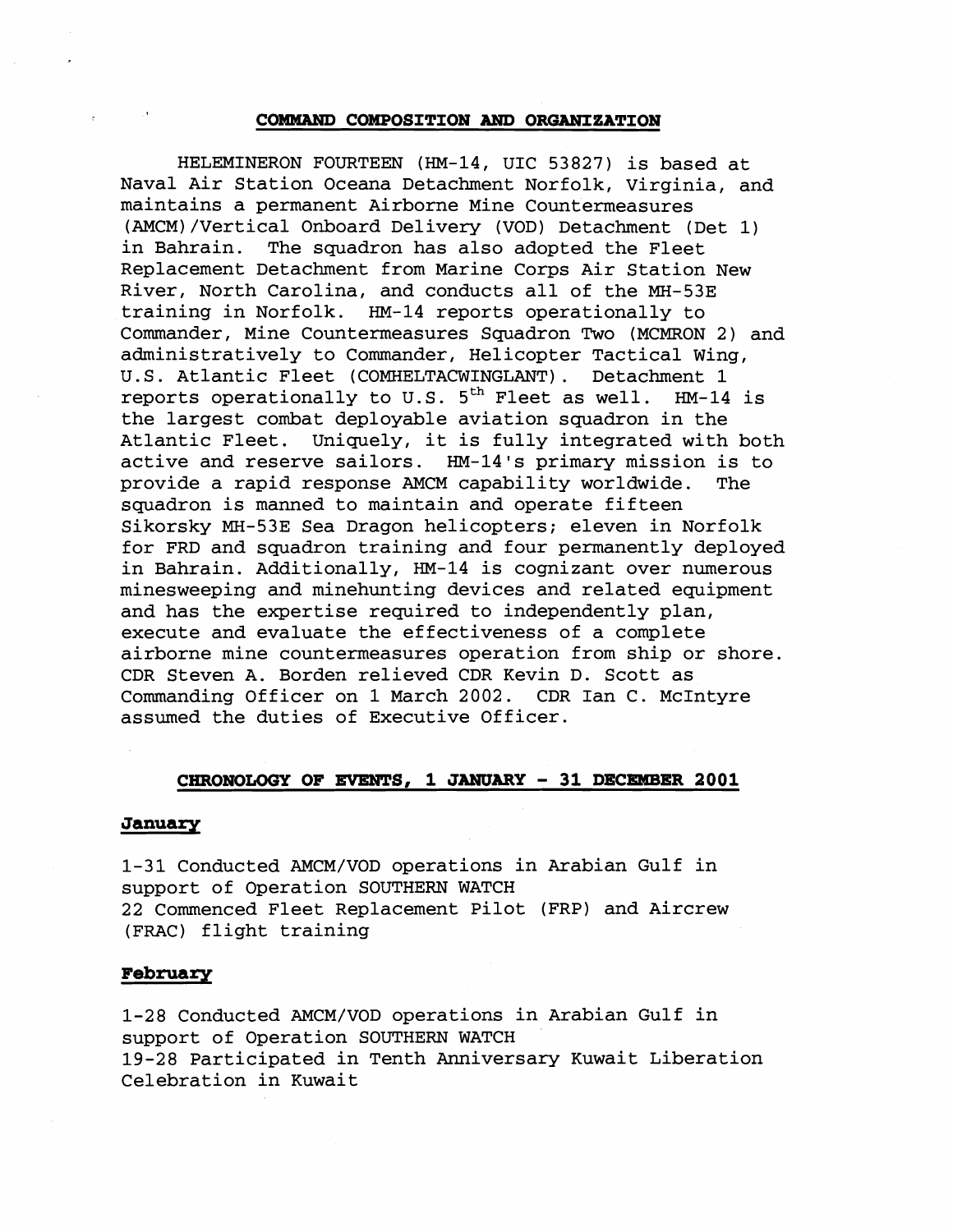# **September**

1-31 Conducted AMCM/VOD operations in Arabian Gulf in support of the Operation SOUTHERN WATCH 11-30 Conducted VOD operations to deployed CVBGs in the Atlantic Ocean operating area in support of Operation NOBLE EAGLE

# **October**

1 Selected to Commander in Chief, U.S. Atlantic Fleet (CINCLANTFLT) Retention Honor Roll for the Fourth Quarter, Fiscal Year 2001.

1-31 Conducted AMCM/VOD operations in Arabian Gulf in support of the Operation SOUTHERN WATCH and Joint Task Force SWORD

7-31 Conducted operations in support of Operation ENDURING FREEDOM

#### **November**

1-31 Conducted AMCM/VOD operations in support of Operations SOUTHERN WATCH and ENDURING FREEDOM 3-16 Participated in Exercise CASUAL GANDER I1 in Panama City, FL

### **December**

1-31 Conducted AMCM/VOD operations in support of Operations SOUTHERN WATCH and ENDURING FREEDOM

#### **NARRATIVE OF EVENTS**

## **January**

**HW-14 Detachment ONE# Manamaf Bahrain (1 January 2001**  - 31 December 2001). HM-14 Detachment ONE is a permanent, forward-deployed four aircraft detachment supporting COMFIFTHFLT AMCM and VOD initiatives. The detachment is responsible for contingency AMCM and logistics support to afloat assets in the COMFIFTHFLT Area of Responsibility. This detachment adds a robust mine countermeasures (MCM) capability to the region, completing Commander, U.S. Naval Central Command's mine warfare triad of surface and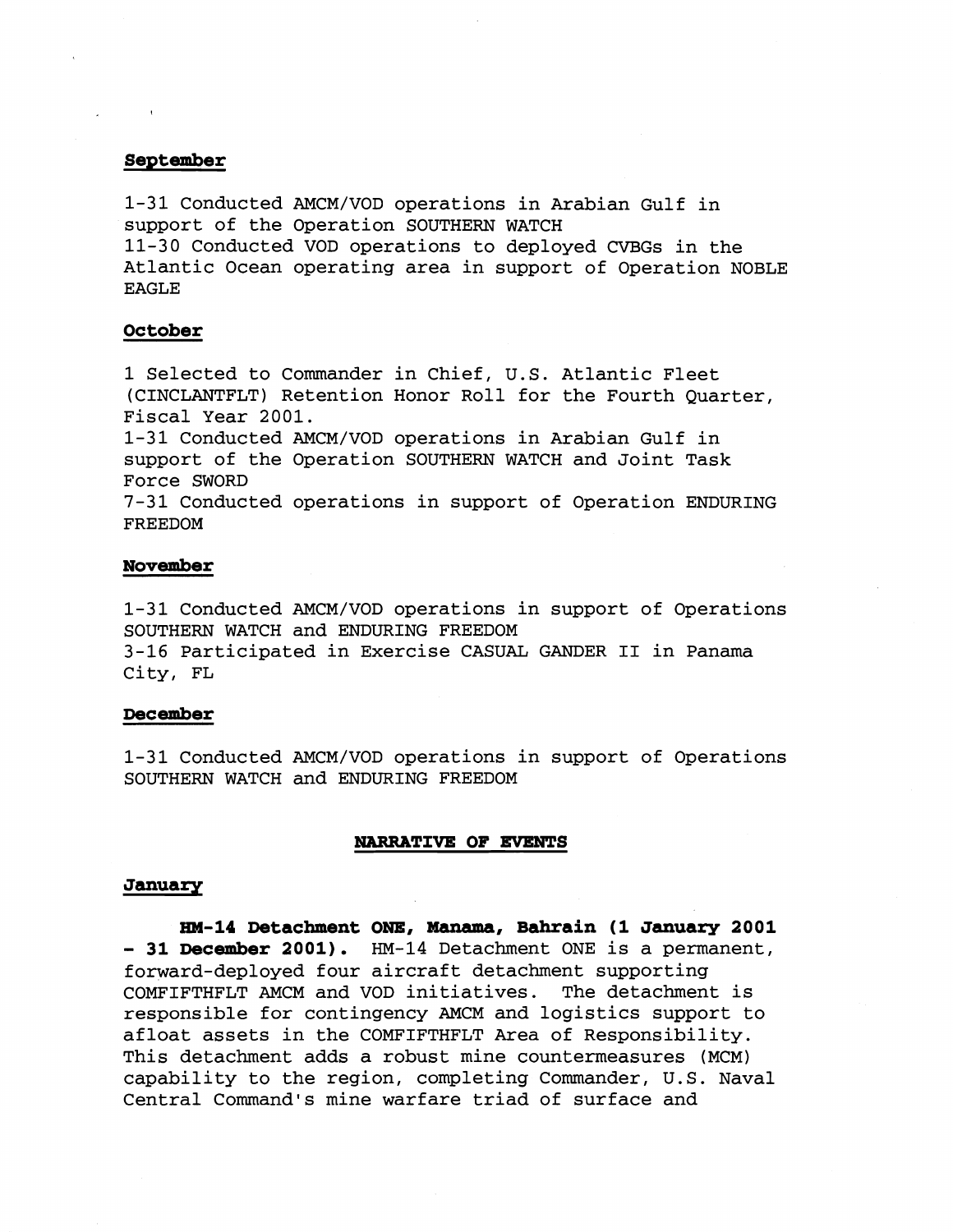underwater MCM assets. During this period the detachment transported 3,127 passengers, 692,244 pounds of mail, and 2,404,557 pounds of cargo to ships participating in Operation SOUTHERN WATCH. Additionally, the detachment participated in one major MCM exercise.

**Fleet Replacement Pilot and Aircrew Training.** The transfer of all U.S. Navy MH-53E FRP and FRAC duties was officially transferred from Marine Heavy Helicopter Training Squadron THREE ZERO TWO (HMT-302) to HM-14 and AMCM Weapon Systems Training School (AWSTS) .

# **February**

**Kuwait Liberation Celebration (19 February** - **2 March 2001)** HM-14 Detachment ONE moved numerous high-level dignitaries, to include former President George Bush and Generals Norman Schwartzkopf and Hugh Shelton, to various locations throughout Kuwait in commemoration of the coalition victory over Iraq during Operation DESERT STORM.

## **March**

**Change of Command (3 March 2001).** CDR Kevin D. Scott relieved CDR Harry L. Myers as the Commanding Officer. CDR Steven A. Borden assumed duties as the Executive Officer.

**Chairman, Joint Chiefs of Staff Visit (3 March** - **<sup>7</sup> March 2001).** HM-14 Detachment One transported the Chairman, Joint Chiefs of Staff, to various locations throughout Kuwait during his five day visit.

**Exercise ARABIAN GAUNTLET 01-1 (12 March** - **23 March 2001).** HM-14 detachment One participated in a major, multi-national MCM exercise with North Atlantic Treaty Organization and Gulf Cooperative Council nations during a two-week period in the middle of the month. The detachment excelled during the exercise, towing hundreds of linear miles and conducting mine hunting operations with the AN/AQS-14A side-scan sonar.

**Exercise COOPERATIVE TIDE (21 March** - **25 March 2001).**  The squadron sent representatives to script significant MCM play into this critical command post exercise. This involvement provided high-level staffs with valuable experience combating a realistic mine threat in the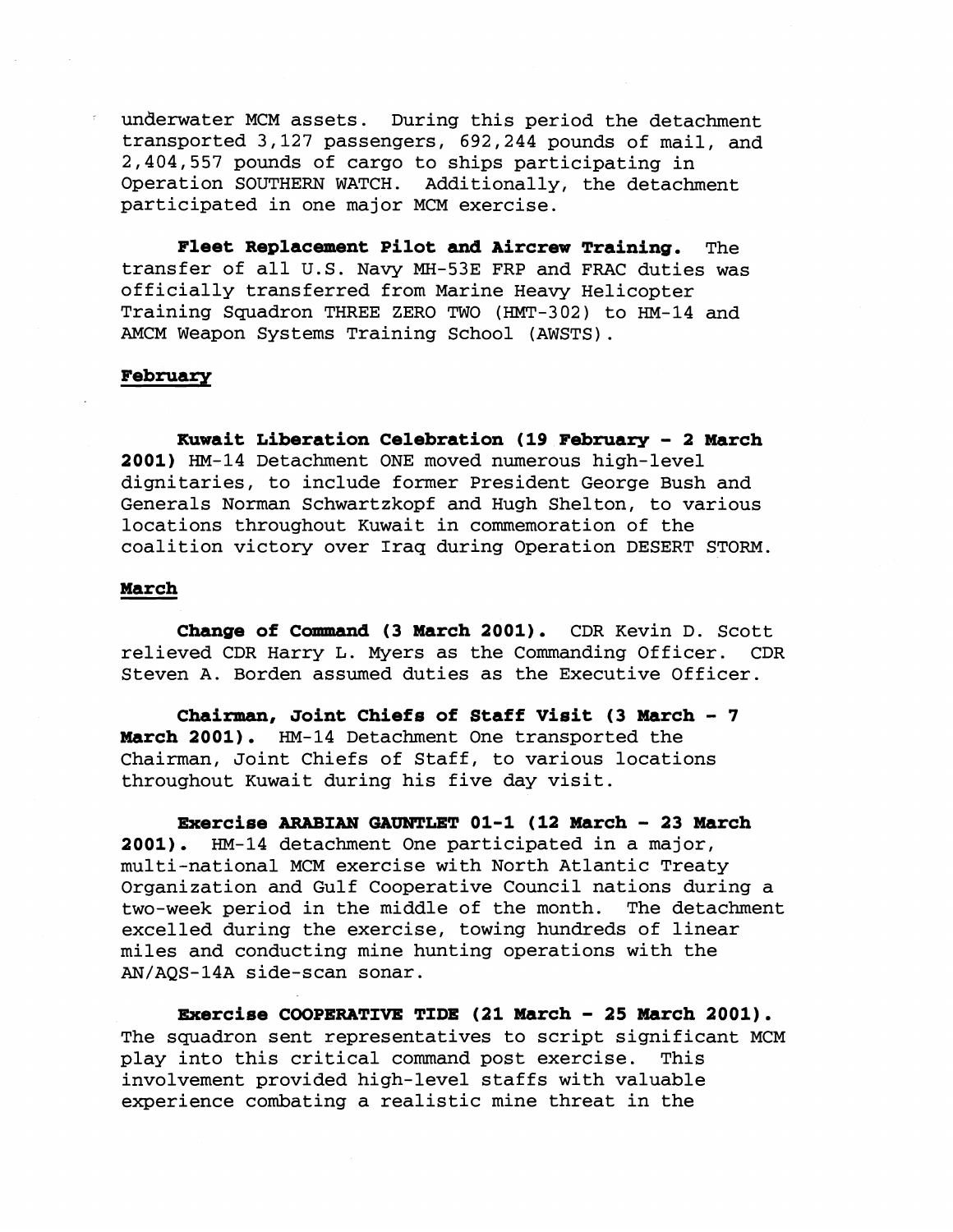projection of power during a simulated low-intensity conflict.

## April

**Exercise NEON FALCON 01 (16 April - 27 April 2001).** HM-14 Detachment One participated in a major, multiservice, multi-national Chemical, Biological, and Radiological (CBR) exercise in the Arabian Gulf. Extraordinarily prepared and responsive, the Detachment was lauded by COMFIFTHFLT as having "the best CBR program of any local aviation unit." Additionally, this effort was directly responsible for the Commander, Naval Air Systems Command, CBR publication "Concept of Operations for the **MH-**53E Sea Dragon Helicopter Operating in a Chemical Environment in Bahrain."

# May

Nothing additional to highlight.

# June

Nothing additional to highlight.

# July

**Ezaercise WLCANEX 01-2 (26 August** - **31 August 2001).**  The squadron conducted unit-level AMCM training in the Virginia Capes Operating Area conducting mechanical mine sweeping, influence mine sweeping, and side-scan sonar mine-hunting missions.

#### **August**

**mercise WLCANEX 01-2 (26 August** - **31 August 2001).**  The squadron conducted unit-level AMCM training in the Charleston Air Force Base, SC, Operating Area, conducting side-scan mine hunting missions. Unique in its composition, the detachment was made up of a high percentage of Selected Reserve Pilots and Maintenance personnel. Operating under expeditionary conditions, the Detachment was able to conduct highly-representative training not normally available during the course of the calendar year.